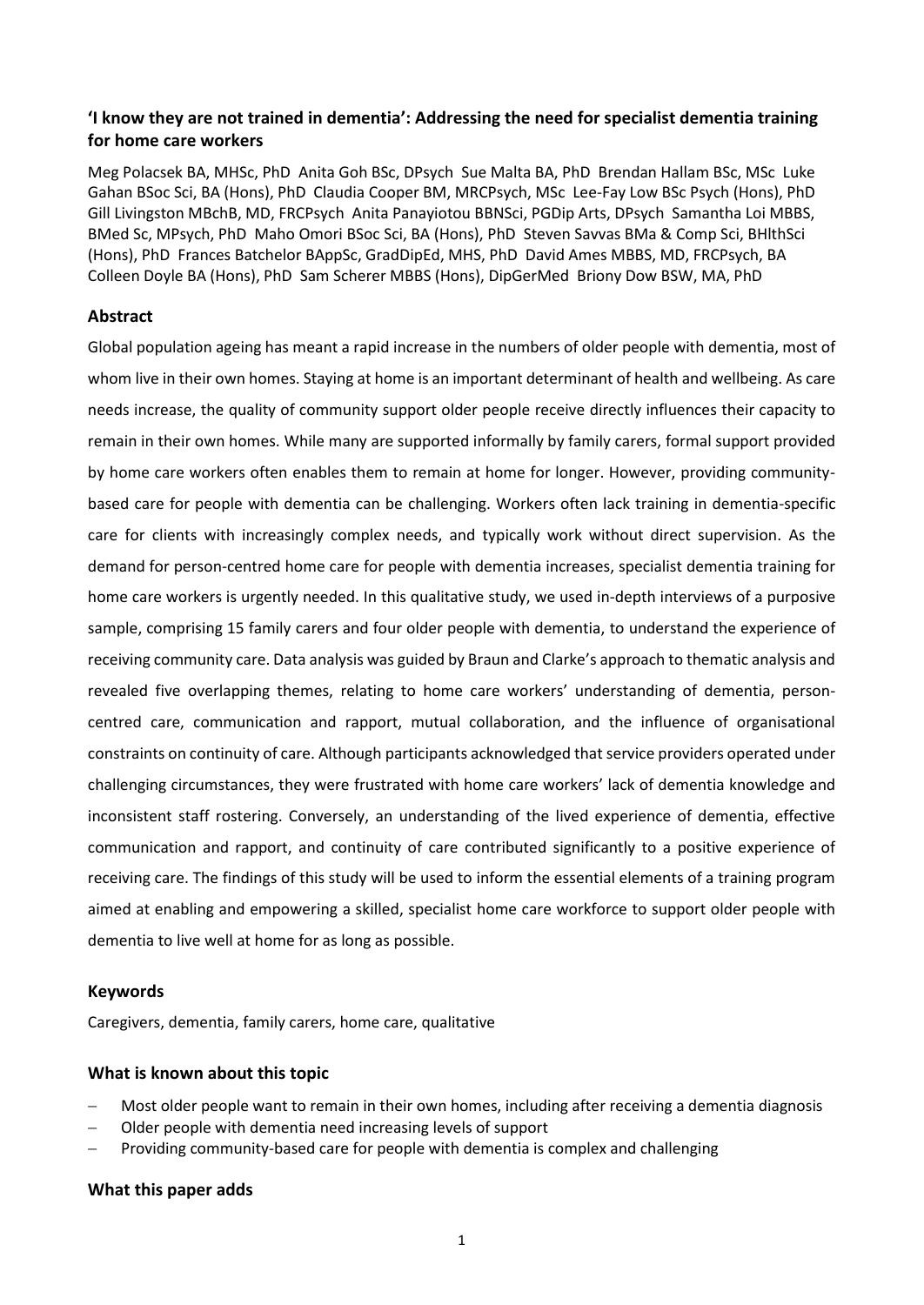- Demand will continue to grow for high quality, person-centred community care
- There is an urgent need to improve home care workers' dementia knowledge and skills
- People with dementia and family carers want to contribute to the development of dementia-specific training programs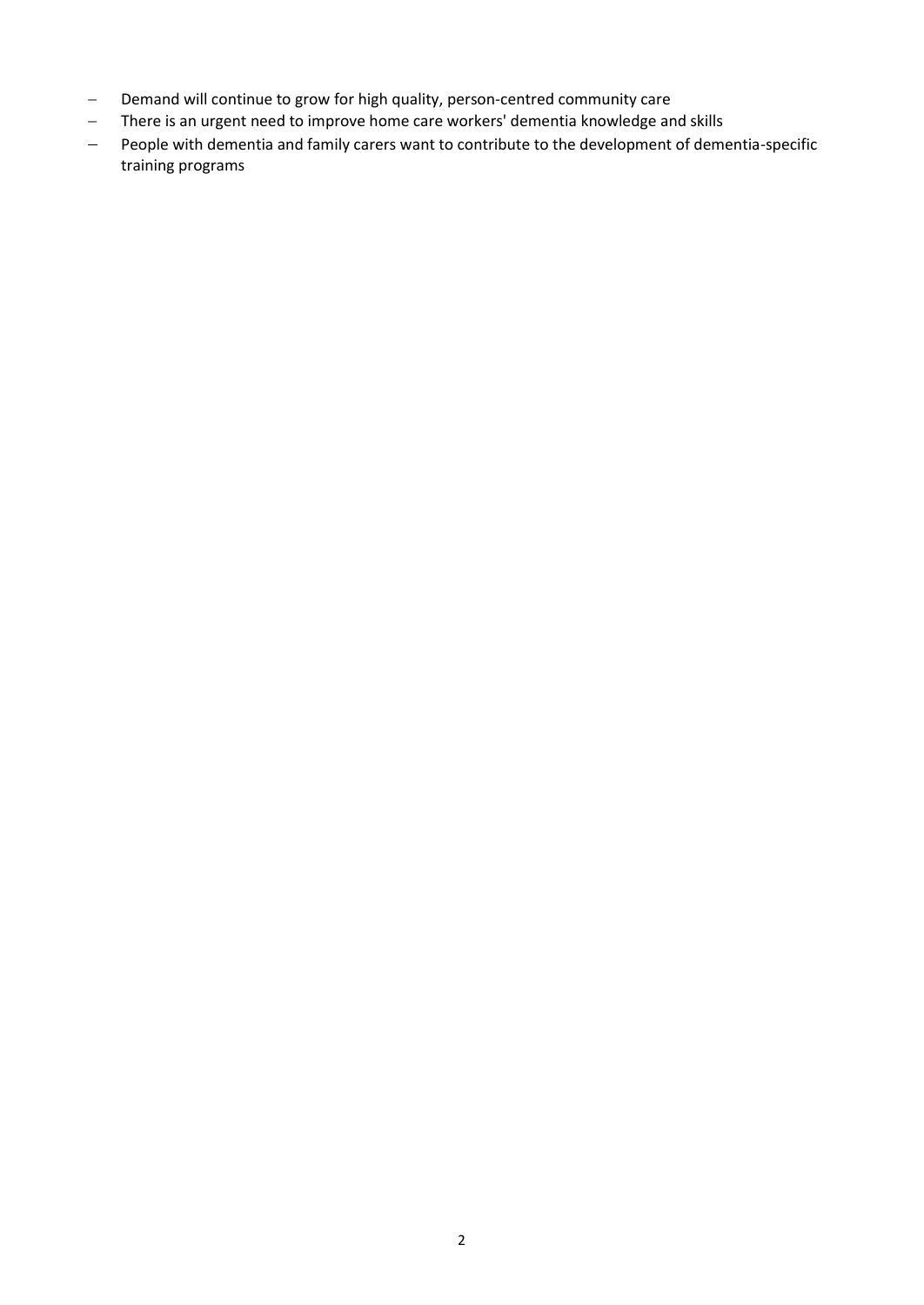#### **1 INTRODUCTION**

Global population ageing has heightened interest in understanding what it means to age well and how quality of life in older age can be optimised. One of the most significant influences in this regard is the older person's ability to remain at home (Nosraty, Jylhä, Raittila, & Lumme-Sandt, 2015; Wiles, Leibing, Guberman, Reeve, & Allen, 2012). Globally, older people want to remain in their own homes as they age (Hansen, Hauge, & Bergland, 2017; Hjelle, Tuntland, Førland, & Alvsvåg, 2017; Low, White, Jeon, Gresham, & Brodaty, 2013; Wiles et al., 2012). However, growing care needs often jeopardise the ability of the older person to stay at home (Lillo-Crespo et al., 2018; Nosraty et al., 2015). This is most challenging for older people with dementia, who require increasing levels of support to stay as independent as possible and in their own homes (Allen & Wiles, 2014; Toot, Swinson, Devine, Challis, & Orrell, 2017).

Dementia is an overarching term that describes a collection of progressively worsening symptoms caused by disorders affecting the brain. It can affect a person's ability to think, reason, remember and communicate. Other symptoms include, apathy, withdrawal and the loss of ability to perform everyday tasks. Consequently, people with dementia become increasingly dependent on support to complete activities of daily living. Older people still want to remain in their own homes after a diagnosis of dementia has been received (Hansen et al., 2017; Hjelle et al., 2017; Wiles et al., 2012).

In response to growing worldwide demand for health and social care, policy makers and service providers are developing strategies and interventions that reflect their capacity and resources, and align with their country's public health principles, priorities and culture (Manthorpe & Samsi, 2016; World Health Organization, 2017). The standard and availability of support available to people with dementia has a direct influence on their independence, health and wellbeing, which, in turn, determine their quality of life (Eggenberger, Heimerl, & Bennett, 2013; Hallberg et al., 2016; Rothera et al., 2008). A person-centred framework is accepted widely as the gold standard in this regard (Downs & Collins, 2015; Love & Pinkowitz, 2013). Commonly associated with the work of Kitwood and Bredin (1992), the principles of person-centred care recognise that each person with dementia has an enduring sense of self that comprises their individual feelings, thoughts and preferences (Manthorpe & Samsi, 2016). Fundamental to person-centred care are effective verbal and non-verbal communication, developing rapport, and being focused on the person, rather than completing a task (Hansen et al., 2017; Livingston et al., 2017). Care should be provided in a way that considers what the person with dementia understands and wants, and what they may be attempting to communicate with the carer. In addition, carers should reflect regularly on their practice, to ensure that their support remains person-centred (Berglund, Gillsjo, & Svanstrom, 2018).

While family carers often provide initial assistance with a person's activities of daily living, additional support is frequently needed to maintain the health, independence and safety of the person with dementia, particularly as their symptoms progress (Lyberg, Holm, Lassenius, Berggren, & Severinsson, 2013; Toot et al., 2013). This additional support is typically provided by service providers that receive payment from the individual or via government-subsidised arrangements (Shiba, Kondo, & Kondo, 2016). In Australia, for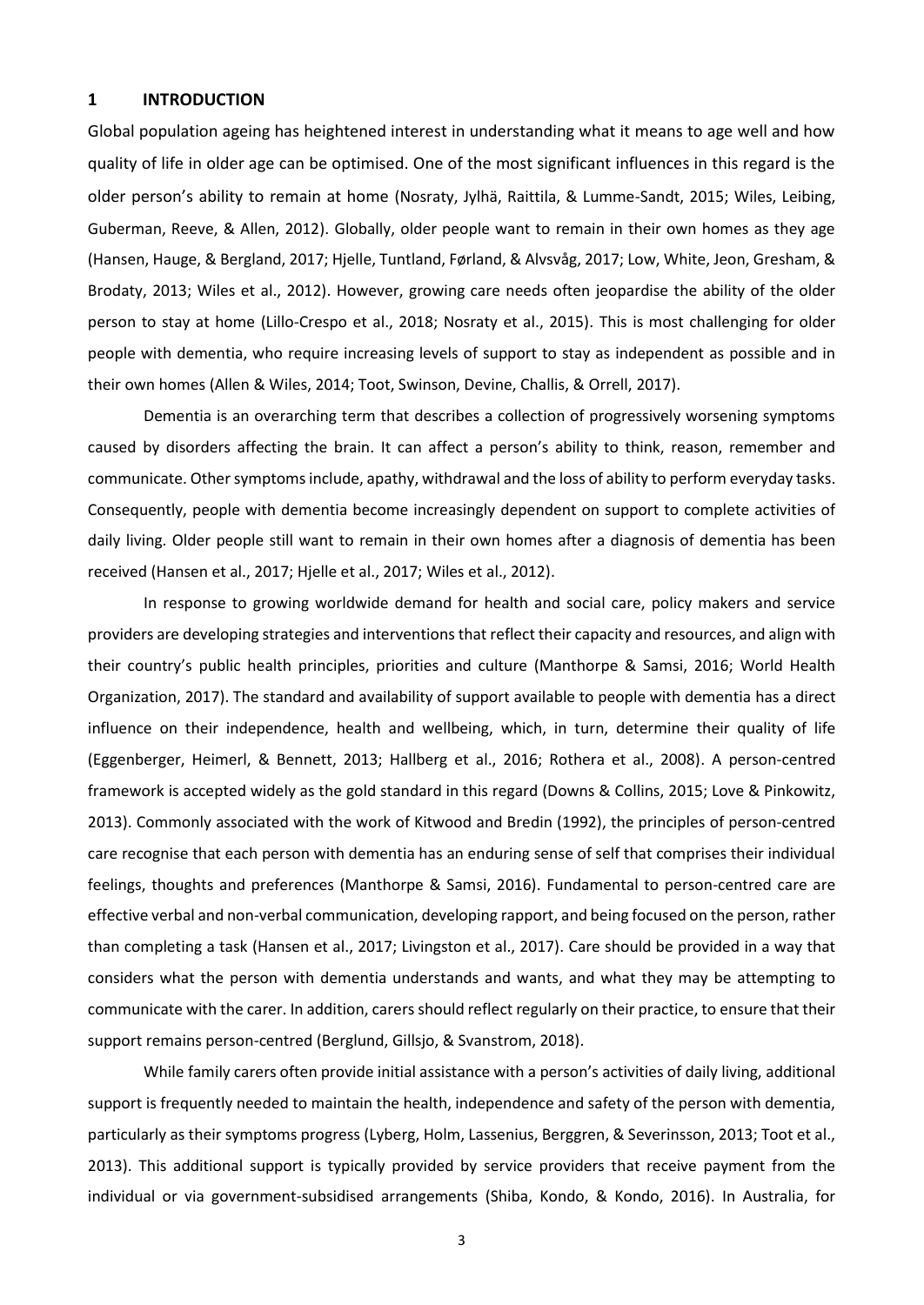example, aged care services are provided through the government's Commonwealth Home Support Programme (CHSP) or Home Care Packages program (HCPP) (www.agedcare.health.gov.au). As an 'entry level' program, the CHSP provides relatively low intensity services to older people who need minimal support to help them maintain their independence and continue living in the community. The second tier of support is provided by the HCPP program, which provides coordinated packages of services to enable older people with complex care needs to live independently at home. The four levels of HCP provide different subsidy amounts towards the cost of service and care delivery.

The frontline workforce that visits and cares for people in their homes, often on a daily basis, is made up of home care workers (also called community carers or personal care attendants). They complete tasks such as personal care (e.g. showering, toileting, and dressing), domestic duties (e.g. cooking, cleaning, and gardening), transport (e.g. to medical appointments and social engagements) and respite (e.g. companionship). Appropriate support reduces unmet needs and enables the person to remain connected to family and community for longer by delaying or preventing a transition into residential care (Rapaport, Livingston, Murray, Mulla, & Cooper, 2017; Samus et al., 2014). In addition, being in a familiar home environment and neighbourhood can help the person with dementia to cope better with their everyday lives, particularly as the home gradually becomes the locus for everyday activities (Sixsmith et al., 2014).

However, providing community-based care for people with dementia is challenging: the needs of the client are usually complex; home care workers are often inadequately trained in providing dementia-specific care; and they typically work in isolation and in varied environments which bring their own challenges (Eggenberger et al., 2013; Hallberg et al., 2016). While improvements have been made to the quality of dementia care provided in residential (long term) aged care facilities, particularly in developed countries (Gilster, Boltz, & Dalessandro, 2018; Travers, 2017), it is unclear whether community-based services are meeting the needs of people with dementia and their family carers (Vecchio, Fitzgerald, Radford, & Fisher, 2016). The extent to which the fundamental principles of person-centred dementia care are applied in the community care setting are also uncertain (Love & Pinkowitz, 2013). While evaluations of policy and practice should be considered from the perspectives of clients, carers and service providers, the literature shows broad agreement on the importance of person-centred care and the need to improve the standards of home care for people with dementia (Goh, Gaffy, Hallam, & Dow, 2018; Hansen et al., 2017; Low et al., 2013).

As the demand for person-centred home care for people with dementia continues to increase, the need for specialist dementia training programs for home care workers is clear (Goh et al., 2018). To ensure that these programs genuinely meet the needs of those receiving care, they should be developed in collaboration with people with dementia, family carers, home care workers and service managers. The aim of our overall study was to develop an evidence-based dementia specialist training program for community dementia care. Using a co-design approach, we asked people with dementia and their carers about their experiences of receiving home care, how their experiences could be improved and what main elements should be included in a specialised training program aimed at effecting a highly skilled, knowledgeable and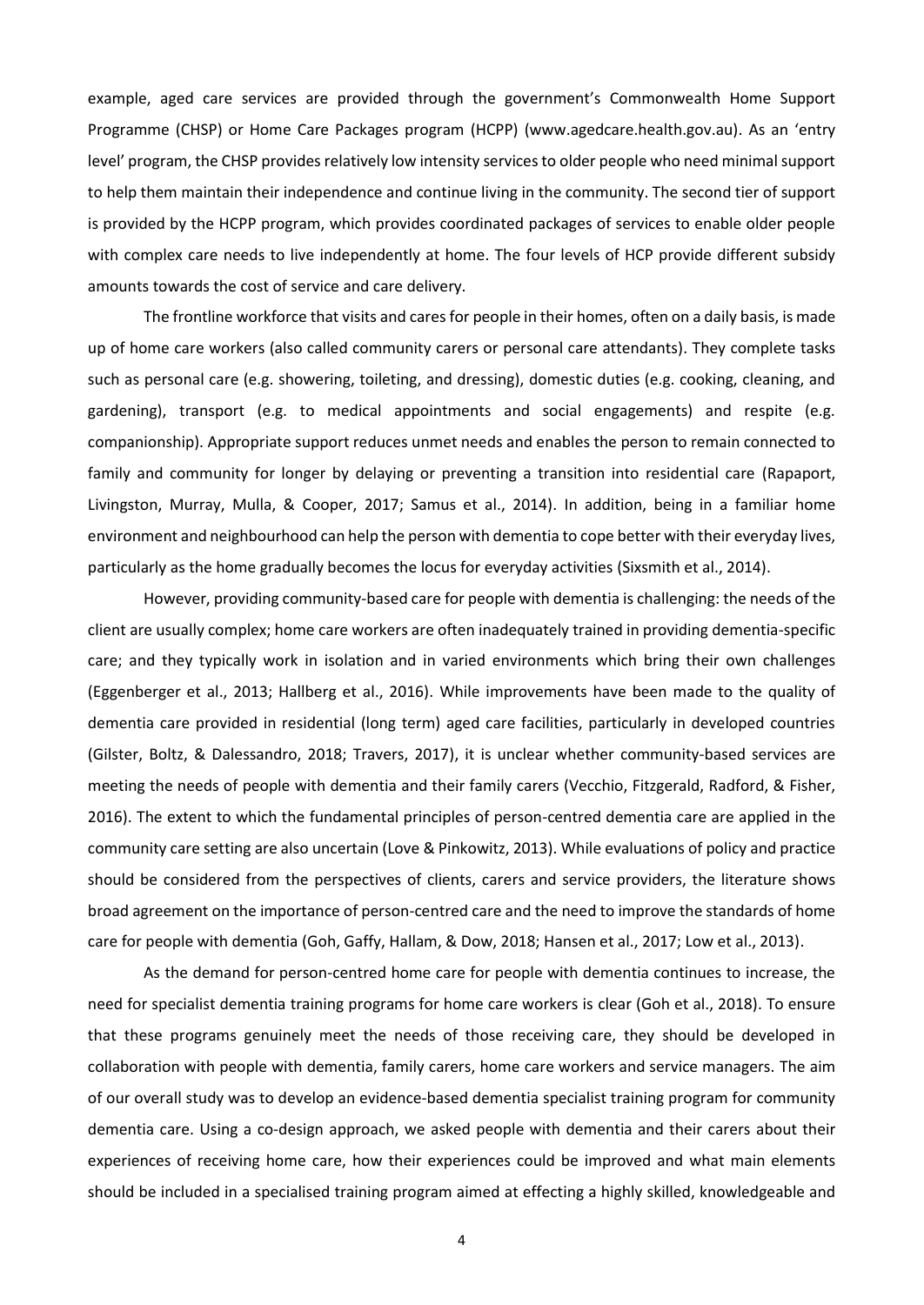empathic workforce. The specialist Promoting Independence Through quality dementia Care at Home (PITCH) program is currently being evaluated through a randomised controlled trial (ACTRN 12619000251123). In this paper, we present the findings from in-depth qualitative interviews with older people with dementia who were receiving support through the Australian government's CHSP or HCP programs, and their family carers. The purpose of the interviews was to explore their experiences of receiving home care services and to invite suggestions for improvements to community support for older people with dementia. The experiences and recommendations of home care workers, case managers and service managers who participated in the study will be reported elsewhere.

#### **2 METHOD**

#### **2.1 Design**

A qualitative approach to data collection and analysis was considered appropriate for this study, as it allows the emphasis to be placed on the subjective experience of receiving home care as a person with dementia and as a family carer.

#### **2.1 Participant recruitment**

A purposive sample of people with dementia and family carers was sought. Inclusion criteria were: (i) women and men of any age, with a formal diagnosis of dementia of any type and stage, currently receiving home care services funded by the Australian government; and (ii) family carers of any age or sex, who care or previously cared for a person with a diagnosis of dementia, who meets criteria (i). Individuals who met either criterion were eligible to participate on their own or with the person who receives or provides care. The exclusion criterion was: a person who is unable to provide informed consent.

Project partners distributed information on the study to recipients of home care services. Partner organisations included non-profit, private, and multicultural providers of home-based services. Advertisements and letters of invitation were also disseminated across stakeholder groups known to the research team. Those interested in participating were asked to contact the researchers directly, at which point information on the study was provided by telephone or mail. If they met the inclusion criteria and wished to take part, arrangements were made for individual interviews to occur at a place and time of their preference.

### **2.2 Data collection**

Data were collected using semi-structured, qualitative interviews by members of the research team. This approach enabled the collection of rich and in-depth data. The interview questions were developed in conjunction with a project advisory group, which included people with dementia, consumer consultants and family carers. In this collaborative forum, the research team identified the key issues to be addressed during the interviews. The flexible interview schedule allowed the researchers to move from broad, open-ended questions to more specific, probing questions. Although participants were invited to describe the experience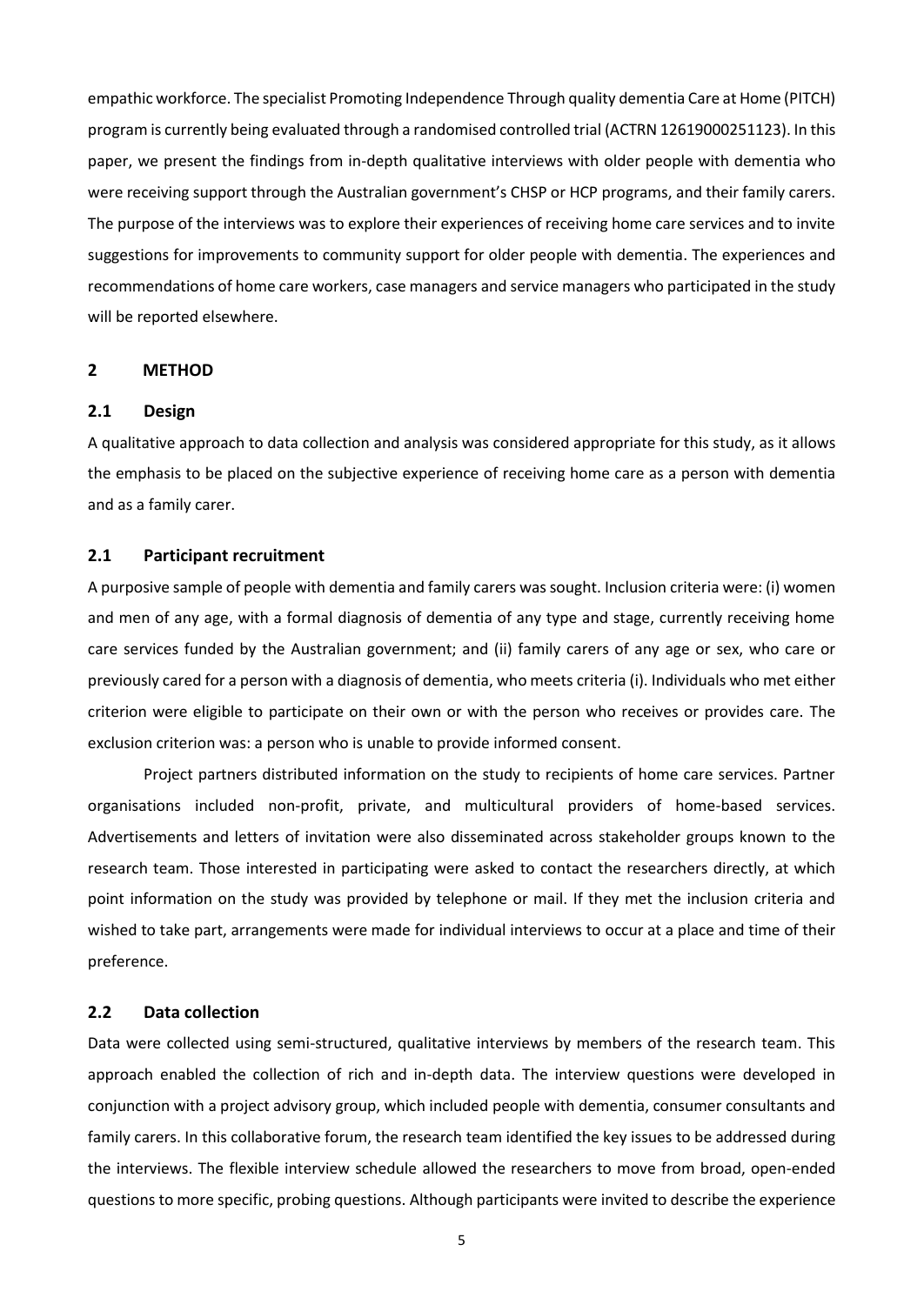of receiving a dementia diagnosis, and their understanding of the type and/or stage of their dementia, the focus of the interviews was their experiences of home care (Table 1). After discussing a particular topic, the researchers summarised and verified participants' responses. This increased the credibility of the study (Holloway & Galvin, 2016). Each interview lasted approximately 90 minutes and was audio-recorded and then transcribed verbatim by a professional transcription service.

\*\*\* Place Table 1 about here \*\*\*

## **2.3 Data analysis**

The researchers followed Braun and Clarke's (2013) six-step approach to qualitative data analysis to identify and develop themes from the data. Initially, anonymised interview transcripts were read and reread to gain a broad understanding of participants' perceptions and experiences (Step 1: familiarisation with the data). These were grouped together to provide an account of the experience of receiving formal home care. The researchers then coded scrutinised transcripts in NVivo (Version 11) (QSR International, Melbourne, Victoria) (Step 2), and then clustered codes into themes (Step 3). As data analysis progressed, themes were refined further and related sub-themes identified (Steps 4 and 5). The use of exemplars to illustrate each theme (Step 6) supported the authenticity of the findings and transferability to other situations (Braun & Clarke, 2013).

Initial data analysis was undertaken by MP, followed by independent review by AG. This is a reflexive activity, as the researchers ask generative questions of the data, make comparisons and identify possible themes and sub-themes (Denzin & Lincoln, 2013). The process of fracturing the data compels researchers to address any preconceived notions and reduce subjectivity or bias (Holloway & Galvin, 2016). In the current study, any differences in coding or theme identification were resolved through discussion until consensus was achieved. Although broad themes were informed by the overall research question, the researchers identified latent themes comprising ideas, patterns and assumptions. Thus, data analysis was theoretical and deductive ('top down'). A semantic analysis of the data progressed from initial description and summary, to interpretation and discussion. The use of *in vivo* codes-that is, in participants' own words-add to the credibility of the findings, as they provide an accurate representation of participants' experiences and the meaning they attach to them. Although participants were not asked to review preliminary findings, most extended their participation in the study by attending co-design workshops, held several months after the individual interviews. In those forums, participants were given the opportunity to verify their experiences or question the combined preliminary findings from the interviews.

### **2.4 Ethical considerations**

Ethical approval was obtained from Austin Health Human Research Ethics Committee (HREC/17/Austin/537). All participants received written information on the study and were informed of their right to withdraw from the study at any time. Written consent was obtained before the interviews commenced. Data were deidentified and pseudonyms allocated. Two participants elected to use their own names.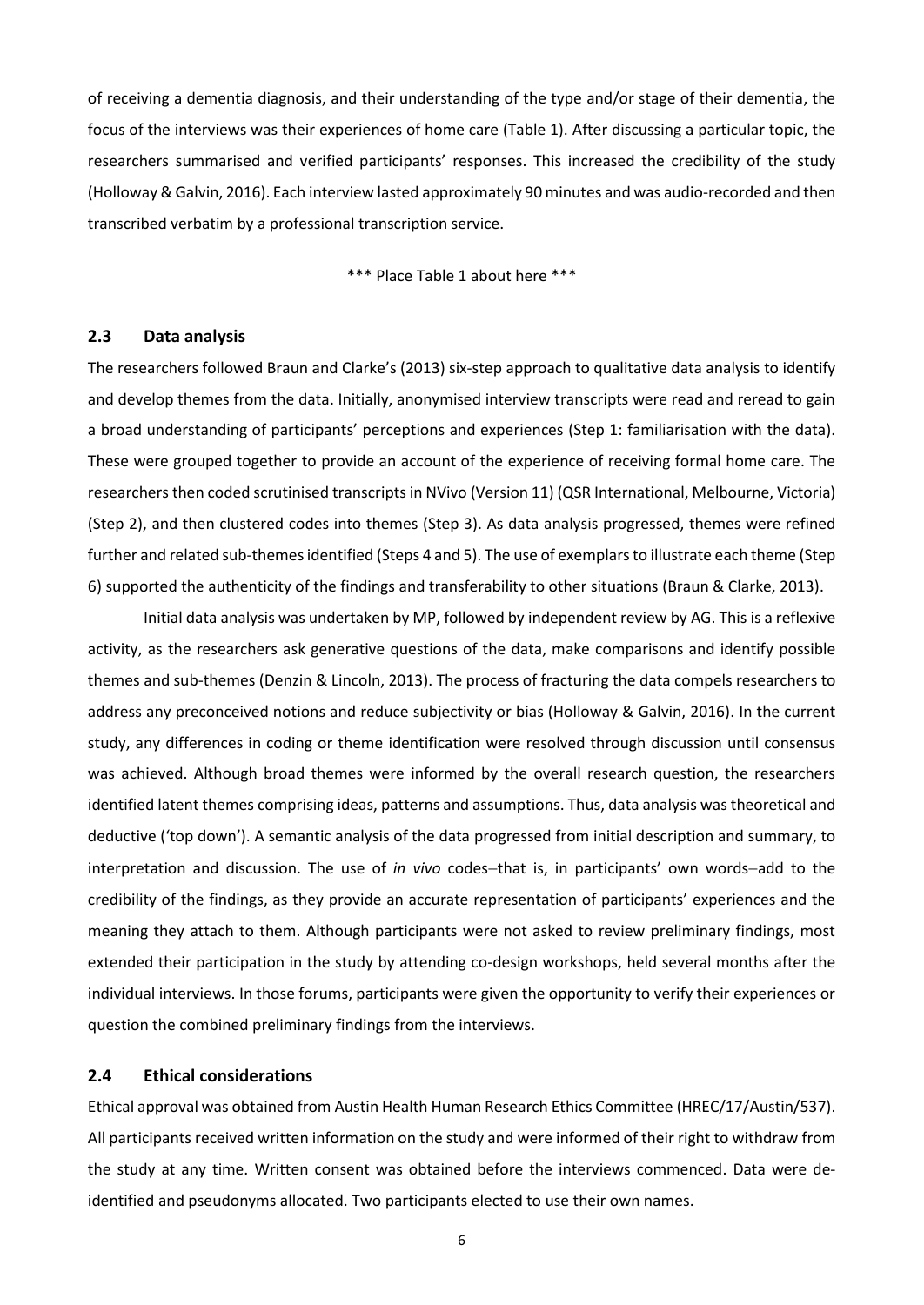## **3 FINDINGS**

### **3.1 Description of the sample**

Four people with dementia and 15 family carers were interviewed (n=19). By coincidence, all four older people with dementia had received a diagnosis of Alzheimer's disease. One person received formal support through a Commonwealth Home Support Programme, while three received a Home Care Package. Of those three, two were at Level 4 (the highest level of support available) and one at Level 2. Demographic details are presented in Table 2.

\*\*\* Place Table 2 about here \*\*\*

### **3.2 Themes**

The main themes identified through data analysis related to home care workers' understanding of dementia, providing person-centred care, the importance of communication and rapport, the need for mutual collaboration, and the influence of organisational constraints on continuity of care. Each theme presents negative and positive experiences of receiving community care from the perspectives of people with dementia and family carers.

## **3.2.1 Home care workers' understanding of dementia**

Overall, participants perceived that home care workers lacked appropriate knowledge and understanding of dementia. Poor knowledge of the symptoms, behaviours and needs of the individual had a negative effect on the experience of receiving care.

*People just expect that you'll be this, that and the other thing because you've got the 'D' word* [dementia]*. They don't understand it's a set of symptoms … there's very low knowledge* (Marie, family carer).

*I don't think all* [understand dementia]*. I think some just think, "Oh, it's just forgetful, just old age." And I've heard that repeatedly. But it's not old age* (Sofia, family carer).

Although participants assumed that dementia training had been provided to home care workers,

they questioned whether it was being applied appropriately in a practical setting.

*I have the impression that if they had been given any training, I wasn't sure how … there's a difference between doing the training and actually being able to apply it (Erica, family* carer).

*It was clear that she didn't really know* [about dementia]*. I think a lot of them* [think]*, "Oh yeah, we learned that," but don't really put it into practice* (Joan, family carer).

This was most apparent in the ways in which home care workers made assumptions about the person's behaviour or abilities.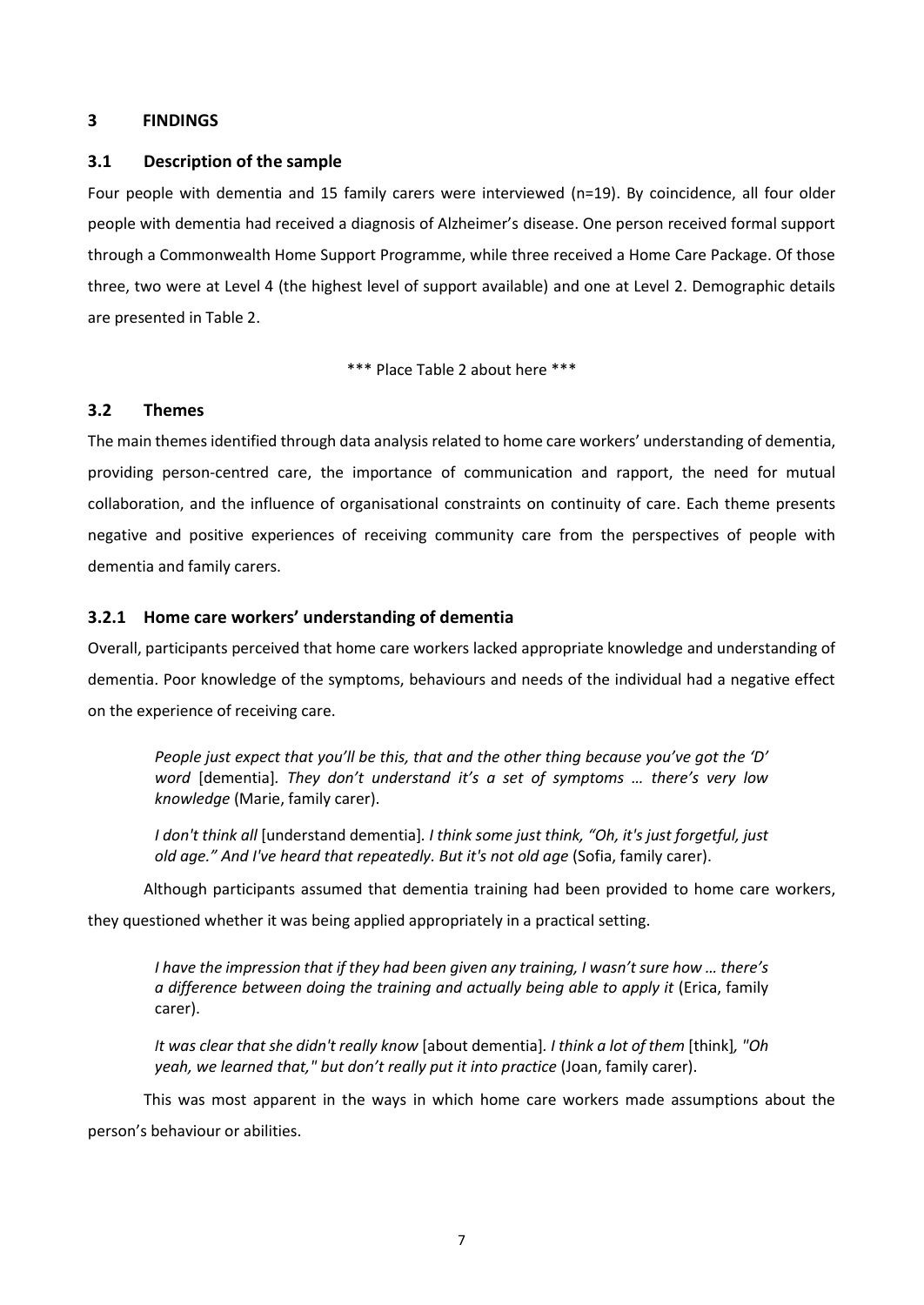*They need to know that the messages aren't getting through. So, it's no good saying, "Do you want to go to the toilet?" because Dad is not going to know if he needs to go* (Caroline, family carer).

*They should understand that the behaviour can go haywire* [be unpredictable]*. Understand that the brain is preventing or causing these aggressive behaviours … it's not that person, this is not who they are … this is what the disease is doing to them* (Joan, family carer).

Conversely, appropriate knowledge of dementia enabled a positive experience of receiving care.

Several examples were given to illustrate appropriate and effective support, and the sense that a connection could be forged between the home care worker, person with dementia and family carer.

[Home care worker] *was just friendly. She was someone that would be nice to chat with. And she'd come and do some social things, rather than coming in and saying, 'Okay, time to have a shower, time to clean, time to do this.'* (Helen, family carer).

# **3.2.2 Providing person-centred care**

Participants explained how a home care worker's person-centred approach influenced positively the care experience for the person with dementia and their family carers. Person-centred care required knowledge of dementia and familiarity with the needs and preferences of the person with dementia.

*Personalised care is terribly, terribly important, and the understanding of the disease, the illness is very, very important* (Sofia, family carer).

*Knowing about dementia and knowing about the person you're caring for are two different things. I think they* [home care workers] *probably need a little briefing on the person they're caring for, because every person is different* (Helen, family carer).

Person-centred care was strengthened when family carers could inform and educate home care

workers of the best way to tailor tasks and activities in a way that reflected the individual needs of their loved

one. Referring to the importance of maintaining a sense of autonomy and choice, participants wanted home

care workers to be sensitive and responsive to their individual needs and preferences.

*I think you ought to speak to people before you start doing things and give them a choice*  [enable] *of feeling self-esteem* (Debra, person with dementia)*.*

*A lot of them* [home care workers] *don't stop talking and I'm not a person that talks a lot and half the time I'm not really interested in what they're trying to tell me anyway* (Trevor, person with dementia).

When they focused on the person rather than the tasks, home care workers demonstrated quality of

care that had a positive effect on the person with dementia and their family carers.

*Most of the people who come are lovely and fantastic … it's a bit like having a friend, it's not just ticking the boxes of 'he's had a shower' and 'he washed this and this and this'. It's got to do with the quality of that time* (Carol, family carer).

*They ended up as part of the family, as far as I'm concerned … they just became friends doing a job* (Petro, person with dementia).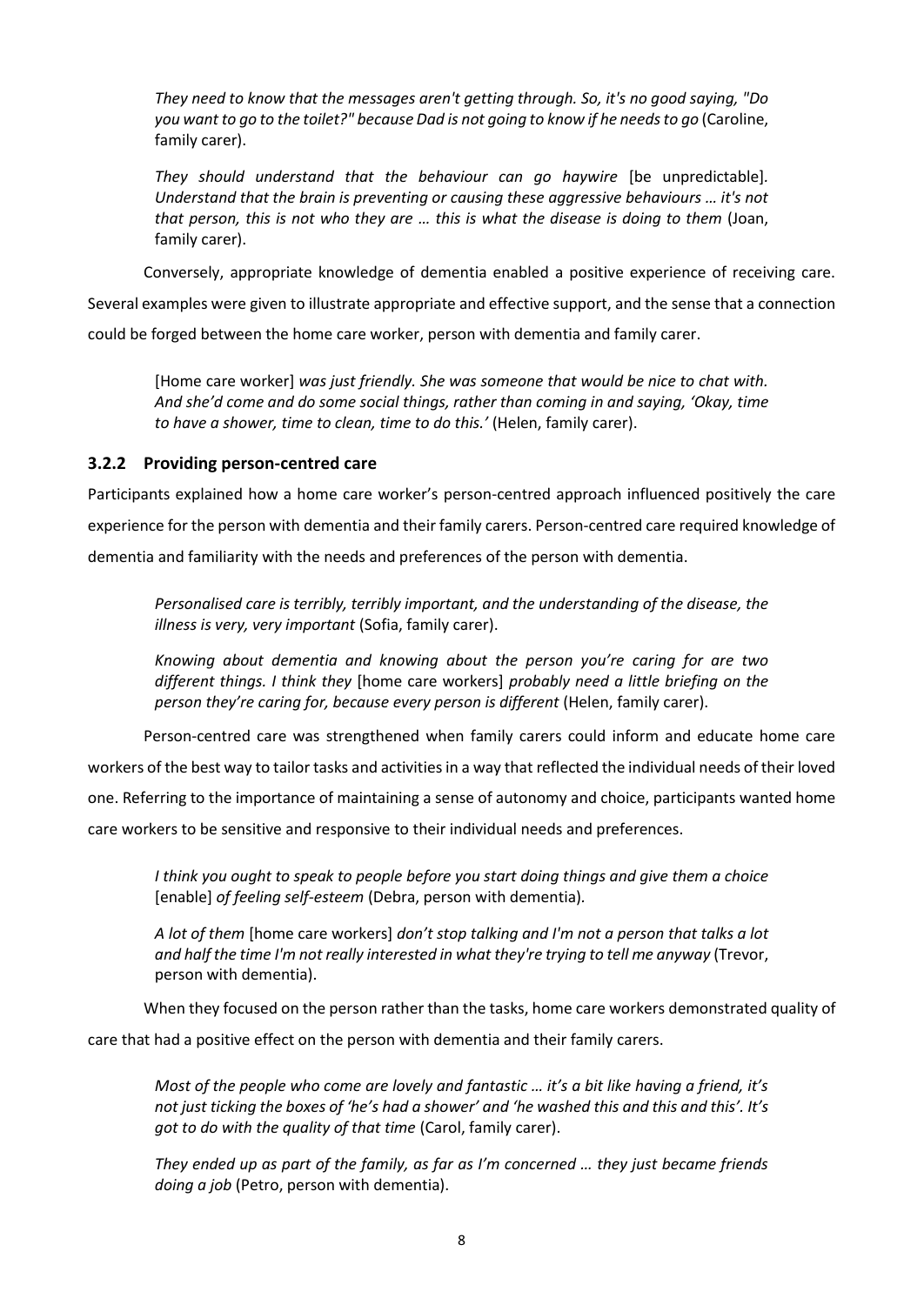# **3.2.3 The importance of communication and rapport**

Participants regarded rapport as essential to developing a connection or relationship with home care workers. While rapport happened naturally for some, a process of consciously building rapport was sometimes needed to ensure effective care for the person with dementia.

*One of the ladies* [home care workers] *had a good rapport with mum … she had a good way of handling and dealing with her and getting things done and just made mum feel comfortable* (Helen, family carer).

*Just talking to me … we talk about stuff that that I can understand. I can talk to him … he's a good guy and he's helpful for me, as much as he does* (Trevor, person with dementia).

Several examples were given of how home care workers had developed rapport with the person with

dementia, based on effective communication. This was often related to social engagement and participation in meaningful activities.

*There's another lady that came and for some reason she really connected with me more than the others. I could relate* [to her]*. I felt they just really didn't care and then the lady that has recently come in, she seemed just to connect* (Trevor, person with dementia).

*By the time* [home care worker] *has finished, we're roaring with laughter about a joke that I said or she said, or we ended up playing a packet of cards that she put out and we started playing funny cards* (Pedro, person with dementia).

However, an understanding of effective communication skills and strategies for developing rapport

with a person with dementia were often lacking. This often reduced opportunities for meaningful engagement with the person with dementia.

*They just need basic rapport building skills that you would need in any hospitality situation, and they appear to not have it … I know they're not trained in dementia* (Ruth, family carer).

*I would prefer, obviously, someone who can engage. I'm looking for someone who is very experienced with dementia, someone who will take Mum out, give her some engagement*  (Joan, family carer).

# **3.2.4 The need for mutual collaboration**

Family carers highlighted the importance of improving the collaboration between themselves and home care workers. They wanted to share the knowledge and skills they had developed, to enable effective care for the person with dementia.

*They have to listen to the other carer, like me, because I'm the one that's doing it 24-hours a day, seven days a week. I'm living it. So, if I don't know what's going on, nobody else is going to know what's going on* (Caroline, family carer).

To improve communication and collaboration, several family carers had implemented a 'message

system', whereby they and the home care workers wrote notes to each other. This served as a form of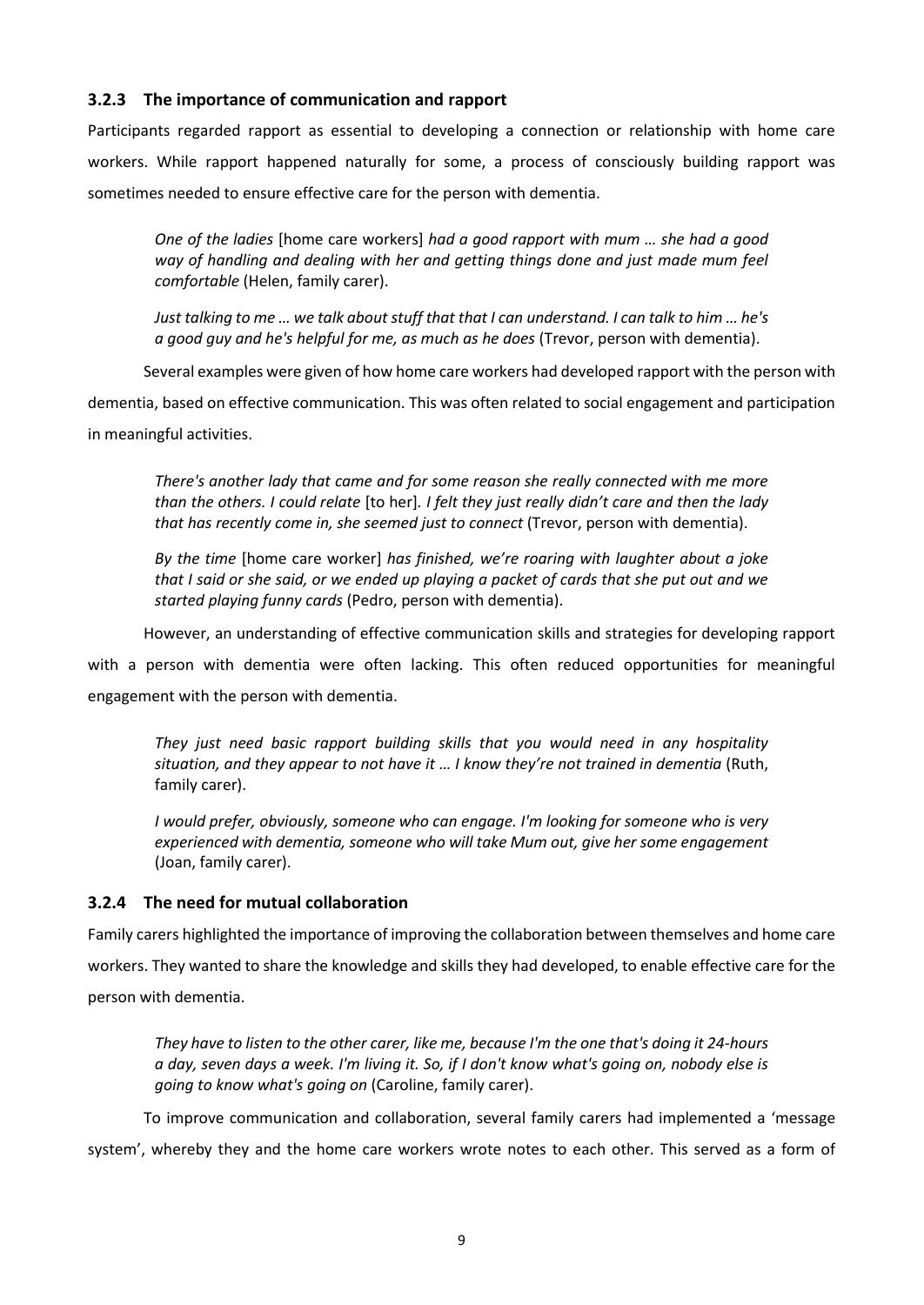handover between family carers and different home care workers. However, family carers were unsure whether the message books were effective.

*We've got the communication book, but they weren't filling it in because they had different people all the time. We've now said, 'Okay, fill it in' and I can fill it in, too, if I've got stuff here that I have to tell them and they can write what they've done during the day, which is working out much better* (Helen, family carer).

*We have a book that we write things in … and the carer* [home care worker]*, there's space for them to write a comment. So that did work for a little while, but I think we've lost the book* (Kim, family carer).

Concerning the ability to collaborate on the care provided to the person with dementia, one point of

contention related to the common policy of service providers that family carers were unable to contact home

care workers directly. Although most understood the reasons for this policy, they were frustrated with the

roundabout way in which they had to communicate with home care workers.

*One of the frustrations is that you have absolutely no contact. The agencies are very strict on no mobiles, but it means that you've got no contact. If I desperately need some medication to be picked up and I just need to say, 'Hey, could you on your way there go to the chemist?'… I've got no way …* (Suzy, family carer).

*There has to be communication. This business of 'they can't talk to me' … how can I tell them anything of what's going on with him? It doesn't make sense to me (Caroline, family* carer).

The importance of mutual collaboration was described by several participants.

*I need to know that things are okay with* [husband]*. So, it's as much engaging with me as it is with him* (Carol, family carer).

*When they're handing my mum over* [at the end of a shift]*, I need to know what's happened in those four hours. I also see it as a part of my role to give them whatever information they need to do their job* (Maria, family carer).

# **3.2.2 Organisational constraints and continuity of care**

Notwithstanding organisational constraints, there were clear benefits to those who could develop rapport and collaborate with their designated home care worker. Consistency between home care workers and continuity of care was valued by all participants.

*Consistency does help mum and dad … having the same person, having the routine of 'he comes on this day' … we're trying to establish a relationship with someone* (Erica, family carer).

*He needs that connection and he needs to be understood and he needs to be respected and he needs to be liked. And that doesn't just mean, you know, ticking the boxes* [only doing tasks] (Carol, Family carer).

However, multiple examples were given of difficulties that occurred with new home care workers arriving for shifts.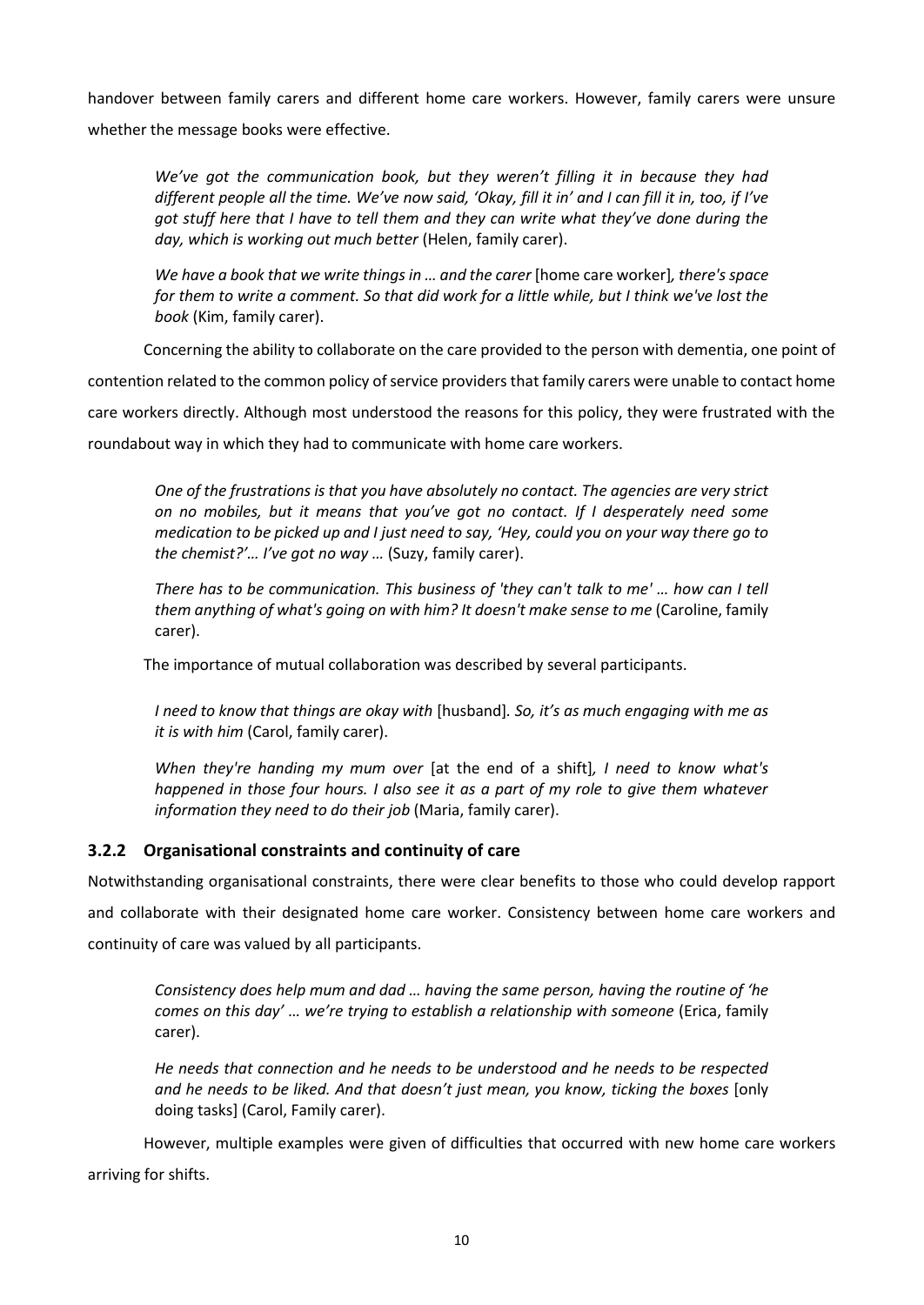*It's very confusing for someone who has no short-term memory to have different people coming in all the time. They get very anxious and they're also very suspicious* (Francis, family carer).

*It's a variation all the time. It's totally different to anything I'm used to. I think the people that come to see me, they're different. I don't know why* [they're] *different … and they change all the time* (Trevor, person with dementia).

Although participants acknowledged that service providers operated under challenging circumstances, their frustration with inconsistent routines and staffing was evident.

*It's only when we get the fill-ins that the problems arise, because they've got no clue what they're doing* (Caroline, family carer).

A lack of staff continuity had a direct effect on family carers, as they had to be available to inform and guide new staff who were unfamiliar with the client's needs and preferences.

*That's the one thing, the lack of continuity, that's very frustrating … it's three days, three different people. Whenever there is someone new, I've taken mornings off work so I can at least meet the person* (Helen, family carer).

#### **4 DISCUSSION**

This study furthers understanding of the experience of community-based dementia care from the perspectives of older people with dementia and their family carers. The main themes abstracted from participant interviews related to home care workers' understanding of dementia, person-centred care, communication and rapport, the need for mutual collaboration, and the influence of organisational constraints on continuity of care. These themes are interconnected and typically influence each other.

Consistent with the literature (see, for example, Berglund et al., 2018; Goh et al., 2018; Low et al., 2013), there is a clear need for improved dementia knowledge and competence in dementia-specific care, flexible approaches to care, continuity of care and ongoing staff education. Overall, participants reported that home care workers lacked a fundamental level of dementia knowledge. Examples were given of inaccurate or misguided assumptions made of the person with dementia, particularly concerning their capacity to communicate, engage and participate in activities. Poor knowledge had a direct influence on the experience of receiving person-centred care that was tailored to the needs and preference of the person with dementia, and informed by family carers.

As participants articulated fundamental principles of person-centred care, they highlighted the importance of communication and rapport, and the need to focus on the individual rather than on completing a practical task. These descriptions are supported by ample evidence in favour of communication and rapport as a determinant of health and wellbeing of older people with dementia, and integral to person-centred care (Hansen et al., 2017; Lillo-Crespo et al., 2018).

Care that is well-adapted to the needs of the person with dementia and family carers is more likely when services are coordinated to support continuity of care. In a study of factors which may lead to crisis for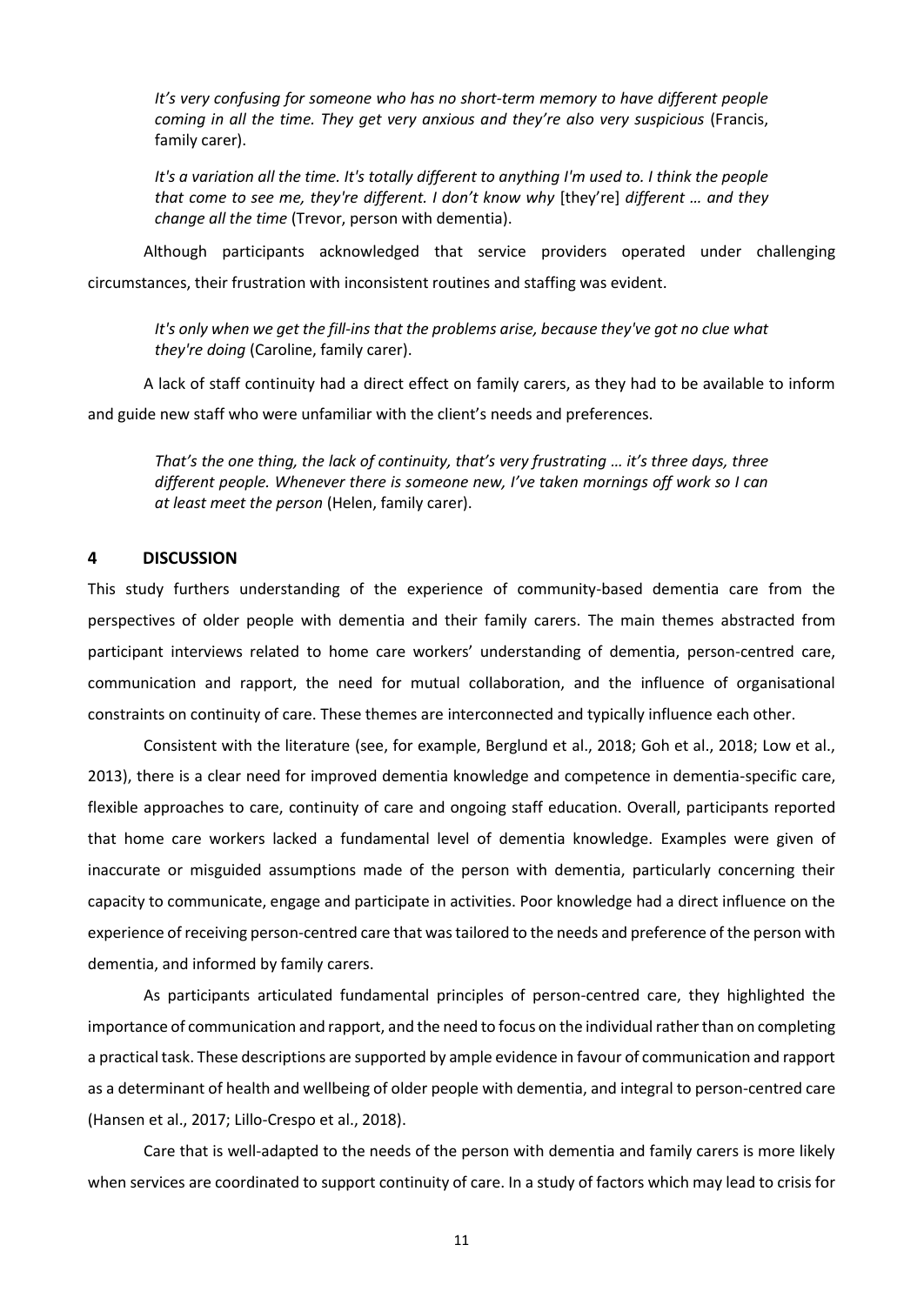people with dementia and family carers, Toot et al. (2013) highlighted the importance of continuity of care in enabling a level of familiarity that allowed the care worker to recognise and respond to the person's needs. From family carers' perspectives, continuity of care reduced the burden of having to renegotiate services or reorient workers to their particular context. It also enabled a level of predictability and familiarity that is highly valued by people with dementia and family carers (Hansen et al., 2017).

Integral to the experience of receiving care, the predictability made possible by continuity of care facilitated the development of effective and trusting relationships with home care workers. Participants described the positive effects of being able to establish an effective relationship with home care workers and the importance of mutual collaboration to best meet the needs of the person with dementia. However, person-centred care is possible only when staff demonstrate the required values and practices, and work in a suitable environment with supportive processes that enable person-centred outcomes (Low et al., 2013; Manthorpe & Samsi, 2016). Thus, the extent to which improvements may be achieved depends on service providers' ability to ensure quality and continuity of care in a fragmented industry whose workers who are typically employed on a casual or part-time basis (Berglund et al., 2018; Palesy, Jakimowicz, Saunders, & Lewis, 2018). Notwithstanding organisational constraints, the value attributed to continuity of care, rapport and communication by people with dementia and family carers, it is likely to be a case of 'when', rather than 'if', these practices will need to be addressed (Reid & Chappell, 2017).

#### **4.1 Limitations**

There are several potential limitations to this study. First, the findings of qualitative studies are contextbound to the participants and settings in which data collection occurred. While generalisability is not a requirement of qualitative studies (Sandelowski, 2015), the themes can be verified, thus supporting the potential to apply this new knowledge to other settings and conditions. Second, only a small number of people with dementia and no male carers were interviewed. In addition, the fact that only diagnoses of Alzheimer 's disease were reported means that the different needs of people with other forms of dementia were not captured. Consequently, rather than achieving data saturation as a "generic quality marker" (O'Reilly & Parker, 2013, p. 191), we were able to explore a richness of information from participants. Third, recruitment occurred through study partners, which may have resulted in an atypical sample of older adults and family carers who were well supported by home care services. Finally, by focusing on recipients of government-subsidised services, the study did not include full-fee paying clients, whose experiences of the quality and accessibility of home care may have differed.

### **5 CONCLUSIONS**

Older people want to remain at home, in the community, as they age, including after receiving a diagnosis of dementia. Demand will continue to grow for high quality, person-centred dementia community care, to enable them to remain at home for as long as possible. There is a clear need to improve home care workers' dementia knowledge and skills, to enable the provision of person-centred care based on effective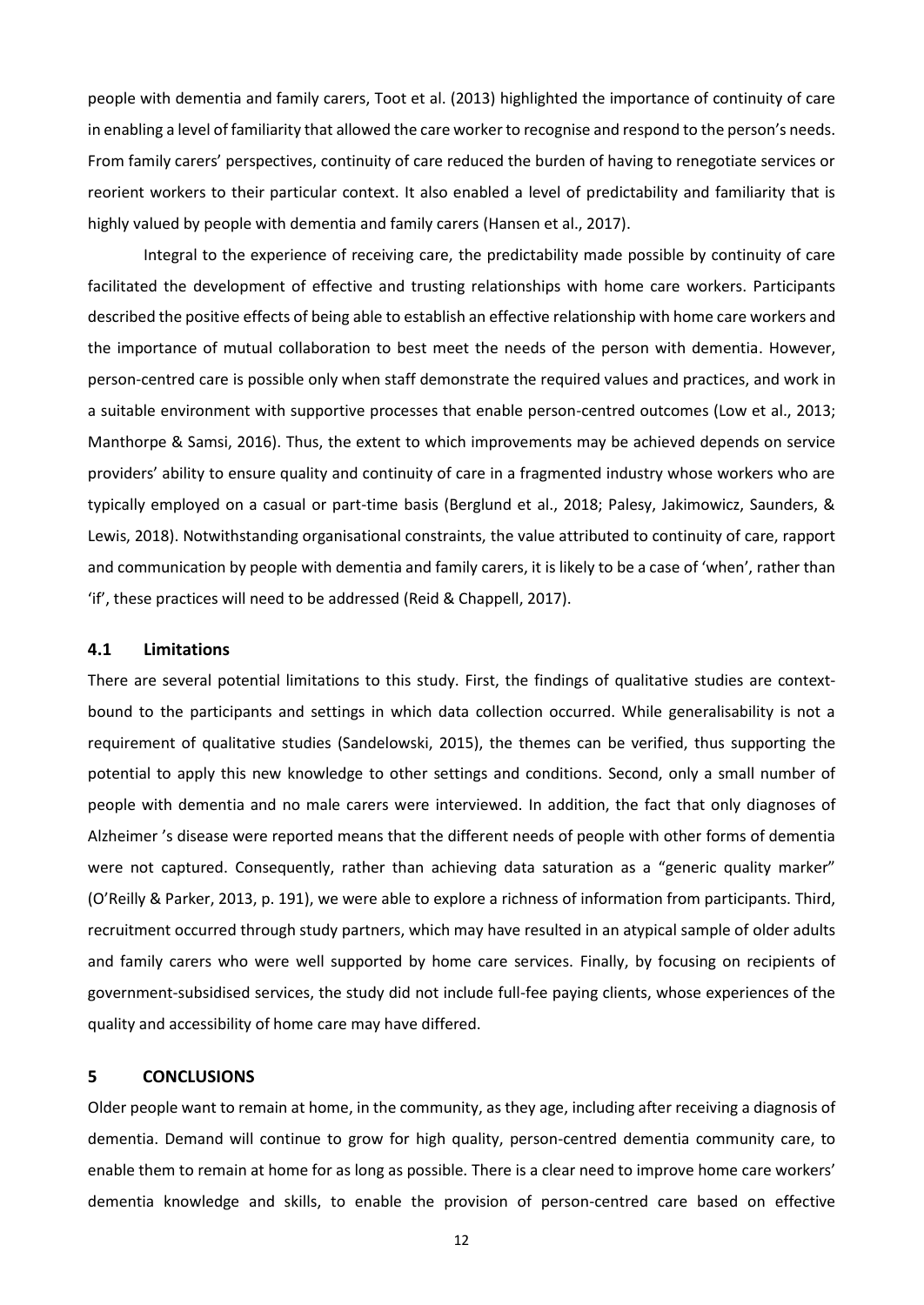communication and rapport, tailored activities and mutual collaboration with family carers. These findings have formed the core of a new evidence-based training program for community dementia care, developed through a co-design process with older people with dementia, family carers, home care workers and service managers. On the service provider level, changes are needed to enable continuity of care in a way that optimises the home care worker's understanding of the individual client's needs and preferences. The findings of this study directly inform current policy and also future research, particularly the expression of need from family carers for the development of a dementia-specific training and education program for them, which ideally should be co-developed with end users.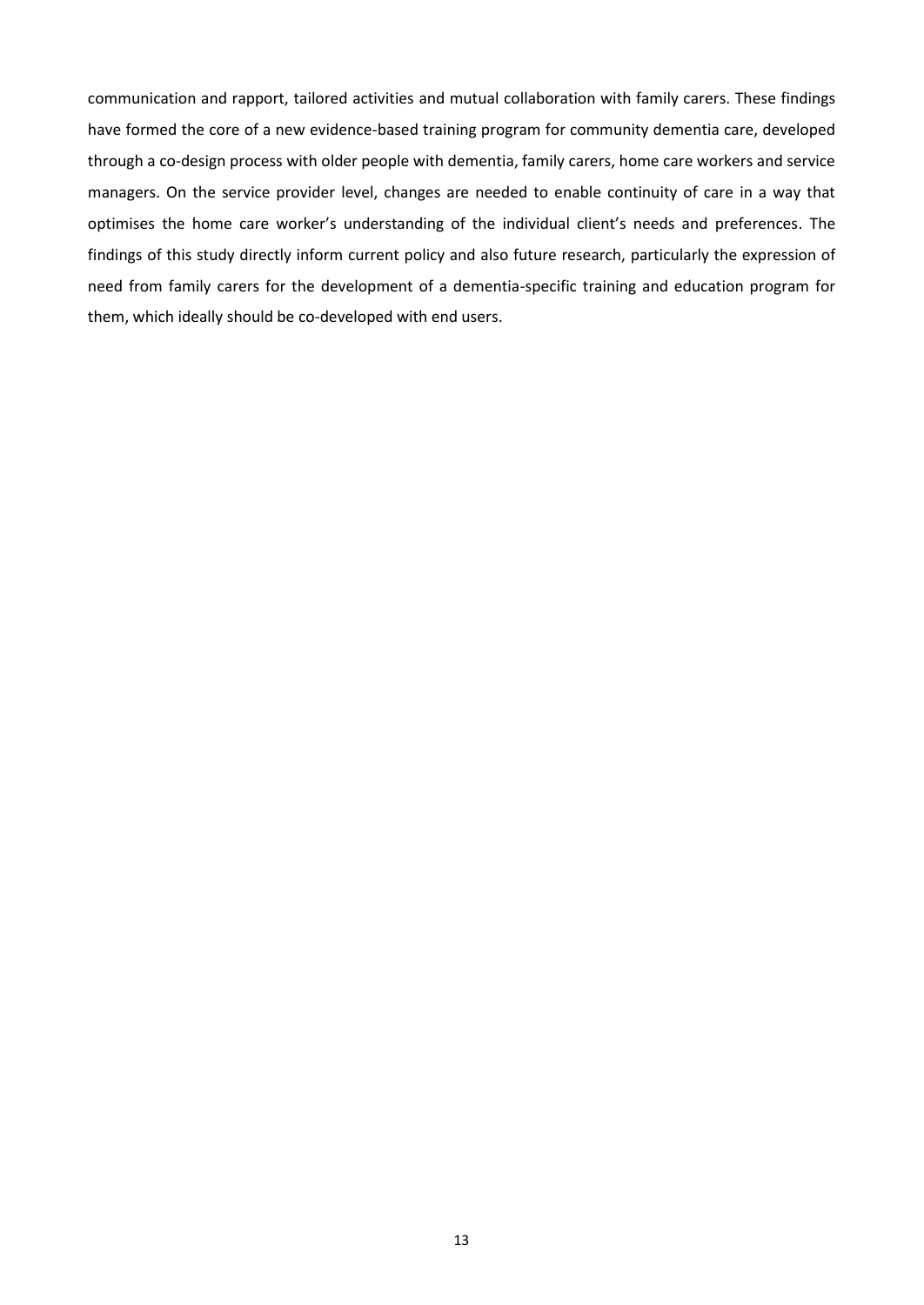## **REFERENCES**

- Allen, R. E. S., & Wiles, J. L. (2014). Receiving support when older: What makes it ok? *The Gerontologist, 54*(4), 670-682. doi:10.1093/geront/gnt047
- Berglund, M., Gillsjo, C., & Svanstrom, R. (2018). Keys to person-centred care to persons living with dementia: Experiences from an educational program in Sweden. *Dementia*. doi:10.1177/1471301218754454
- Braun, V., & Clarke, V. (2013). *Successful qualitative research: A practical guide for beginners*. London: Sage.
- Denzin, N. K., & Lincoln, Y. S. (2013). The discipline and practice of qualitative research. In N. K. Denzin & Y. S. Lincoln (Eds.), *The landscape of qualitative research* (4th ed., pp. 1-41). Thousand Oaks, CA: Sage.
- Downs, M., & Collins, L. (2015). Person-centred communication in dementia care. *Nursing Standard (2014+), 30*(11), 37-41. doi:10.7748/ns.30.11.37.s45
- Eggenberger, E., Heimerl, K., & Bennett, M. (2013). Communication skills training in dementia care: A systematic review of effectiveness, training content, and didactic methods in different care settings. *International Psychogeriatrics, 25*(3), 345-358. doi:0.1017/S1041610212001664
- Gilster, S. D., Boltz, M., & Dalessandro, J. L. (2018). Long-term care workforce issues: Practice principles for quality dementia care. *The Gerontologist, 58*(suppl\_1), S103-S113. doi:10.1093/geront/gnx174
- Goh, A. M., Gaffy, E., Hallam, B., & Dow, B. (2018). An update on dementia training programmes in home and community care. *Curr Opin Psychiatry, 31*(5), 417-423. doi:10.1097/YCO.0000000000000438
- Hallberg, I. R., Cabrera, E., Jolley, D., Raamat, K., Renom-Guiteras, A., Verbeek, H., . . . Karlsson, S. (2016). Professional care providers in dementia care in eight European countries: Their training and involvement in early dementia stage and in home care. *Dementia, 15*(5), 931-957. doi:10.1177/1471301214548520
- Hansen, A., Hauge, S., & Bergland, A. (2017). Meeting psychosocial needs for persons with dementia in home care services: A qualitative study of different perceptions and practices among health care providers. *BMC Geriatrics, 17*(1), 211. doi:10.1186/s12877-017-0612-3
- Hjelle, K. M., Tuntland, H., Førland, O., & Alvsvåg, H. (2017). Driving forces for home‐based reablement: A qualitative study of older adults' experiences. *Health & Social Care in the Community, 25*(5), 1581- 1589. doi:10.1111/hsc.12324
- Holloway, I., & Galvin, K. (2016). *Qualitative research in nursing and healthcare* (4th ed.). West Sussex, UK: John Wiley & Sons.
- Kitwood, T., & Bredin, K. (1992). Towards a theory of dementia care: Personhood and well-being. *Ageing & Society, 12*(3), 269-287. doi:10.1017/S0144686X0000502X
- Lillo-Crespo, M., Riquelme, J., Macrae, R., De Abreu, W., Hanson, E., Holmerova, I., . . . Tolson, D. (2018). Experiences of advanced dementia care in seven European countries: Implications for educating the workforce. *Global Health Action, 11*(1), 1478686. doi:10.1080/16549716.2018.1478686
- Livingston, G., Sommerlad, A., Orgeta, V., Costafreda, S. G., Huntley, J., Ames, D., . . . Cohen-Mansfield, J. (2017). Dementia prevention, intervention, and care. *The Lancet, 390*(10113), 2673–2734. doi:10.1016/S0140-6736(17)31363-6
- Love, K., & Pinkowitz, J. (2013). Person-centered care for people with dementia: A theoretical and conceptual framework. *Generations, 37*(3), 23-29.
- Low, L. F., White, F., Jeon, Y. H., Gresham, M., & Brodaty, H. (2013). Desired characteristics and outcomes of community care services for persons with dementia: What is important according to clients, service providers and policy? *Australasian Journal on Ageing, 32*(2), 91-96. doi:10.1111/j.1741- 6612.2012.00625.x
- Lyberg, A., Holm, A. L., Lassenius, E., Berggren, I., & Severinsson, E. (2013). Older persons' experiences of depressive ill-health and family support. *Nursing Research and Practice, 2013*. doi:10.1155/2013/837529
- Manthorpe, J., & Samsi, K. (2016). Person-centered dementia care: Current perspectives. *Clinical Interventions in Aging, 11*, 1733-1740. doi:/10.2147/CIA.S104618
- Nosraty, L., Jylhä, M., Raittila, T., & Lumme-Sandt, K. (2015). Perceptions by the oldest old of successful aging, Vitality 90+ Study. *Journal of Aging Studies, 32*, 50-58. doi:10.1016/j.jaging.2015.01.002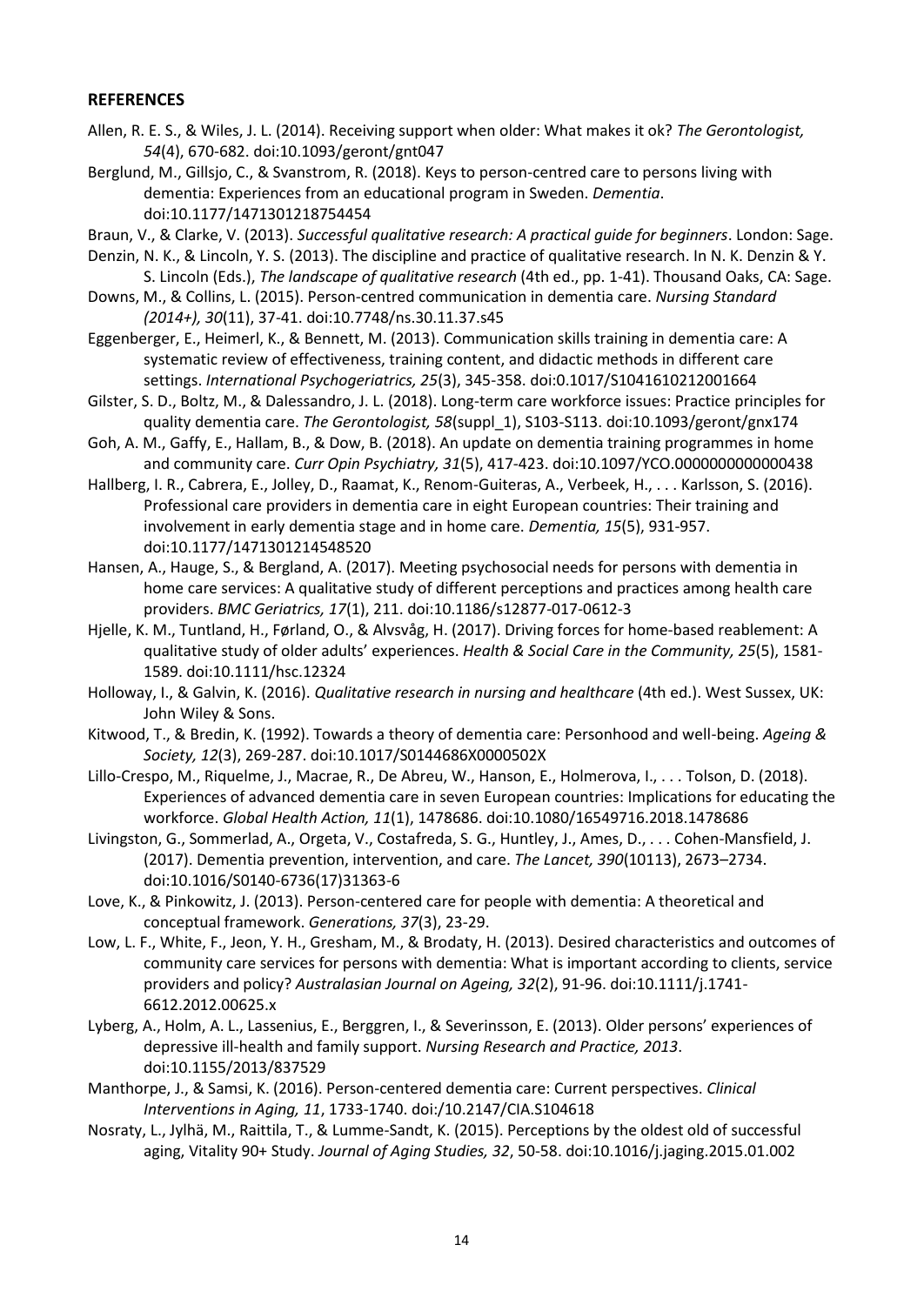- O'Reilly, M., & Parker, N. (2013). 'Unsatisfactory saturation': A critical exploration of the notion of saturated sample sizes in qualitative research. *Qualitative research, 13*(2), 190-197. doi:10.1177/1468794112446106
- Palesy, D., Jakimowicz, S., Saunders, C., & Lewis, J. (2018). Home care in Australia: An integrative review. *Home Health Care Services Quarterly, 37*(2), 113-139. doi:10.1080/01621424.2018.1438952
- Rapaport, P., Livingston, G., Murray, J., Mulla, A., & Cooper, C. (2017). A systematic review of the effective components of psychosocial interventions delivered by care home staff to people with dementia. *BMJ Open, 7:e014177*. doi:10.1136/bmjopen-2016-014177
- Reid, R. C., & Chappell, N. L. (2017). Family involvement in nursing homes: Are family caregivers getting what they want? *Journal of Applied Gerontology, 36*(8), 993-1015. doi:10.1177/0733464815602109
- Rothera, I., Jones, R., Harwood, R., Avery, A. J., Fisher, K., James, V., . . . Waite, J. (2008). An evaluation of a specialist multiagency home support service for older people with dementia using qualitative methods. *The International Journal of Geriatric Psychiatry, 23*(1), 65-72. doi:10.1002/gps.1841
- Samus, Q. M., Johnston, D., Black, B. S., Hess, E., Lyman, C., Vavilikolanu, A., . . . Lyketsos, C. G. (2014). A multidimensional home-based care coordination intervention for elders with memory disorders: The maximizing independence at home (MIND) pilot randomized trial. *The American Journal of Geriatric Psychiatry, 22*(4), 398-414. doi:10.1016/j.jagp.2013.12.175
- Sandelowski, M. (2015). A matter of taste: Evaluating the quality of qualitative research. *Nursing Inquiry, 22*(2), 86-94. doi:10.1111/nin.12080
- Shiba, K., Kondo, N., & Kondo, K. (2016). Informal and formal social support and caregiver burden: The AGES Caregiver Survey. *Journal of Epidemiology, 26*(12), 622-628. doi:10.2188/jea.JE20150263
- Sixsmith, J., Sixsmith, A., Fänge, A. M., Naumann, D., Kucsera, C., Tomsone, S., . . . Woolrych, R. (2014). Healthy ageing and home: The perspectives of very old people in five European countries. *Social Science & Medicine, 106*, 1-9. doi:10.1016/j.socscimed.2014.01.006
- Toot, S., Hoe, J., Ledgerd, R., Burnell, K., Devine, M., & Orrell, M. (2013). Causes of crises and appropriate interventions: The views of people with dementia, carers and healthcare professionals. *Aging & Mental Health, 17*(3), 328-335. doi:10.1080/13607863.2012.732037
- Toot, S., Swinson, T., Devine, M., Challis, D., & Orrell, M. (2017). Causes of nursing home placement for older people with dementia: A systematic review and meta-analysis. *International Psychogeriatrics, 29*(2), 195-208. doi:10.1017/s1041610216001654
- Travers, C. (2017). Increasing enjoyable activities to treat depression in nursing home residents with dementia: A pilot study. *Dementia, 16*(2), 204-218. doi:10.1177/1471301215586069
- Vecchio, N., Fitzgerald, J. A., Radford, K., & Fisher, R. (2016). The association between cognitive impairment and community service use patterns in older people living in Australia. *Health & Social Care in the Community, 24*(3), 321-333. doi:10.1111/hsc.12212
- Wiles, J. L., Leibing, A., Guberman, N., Reeve, J., & Allen, R. E. (2012). The meaning of "aging in place" to older people. *The Gerontologist, 52*(3), 357-366. doi:10.1093/geront/gnr098
- World Health Organization. (2017). Global action plan on the public health response to dementia 2017 2025. Retrieved from [http://www.who.int/mental\\_health/suicide-prevention/en/](http://www.who.int/mental_health/suicide-prevention/en/)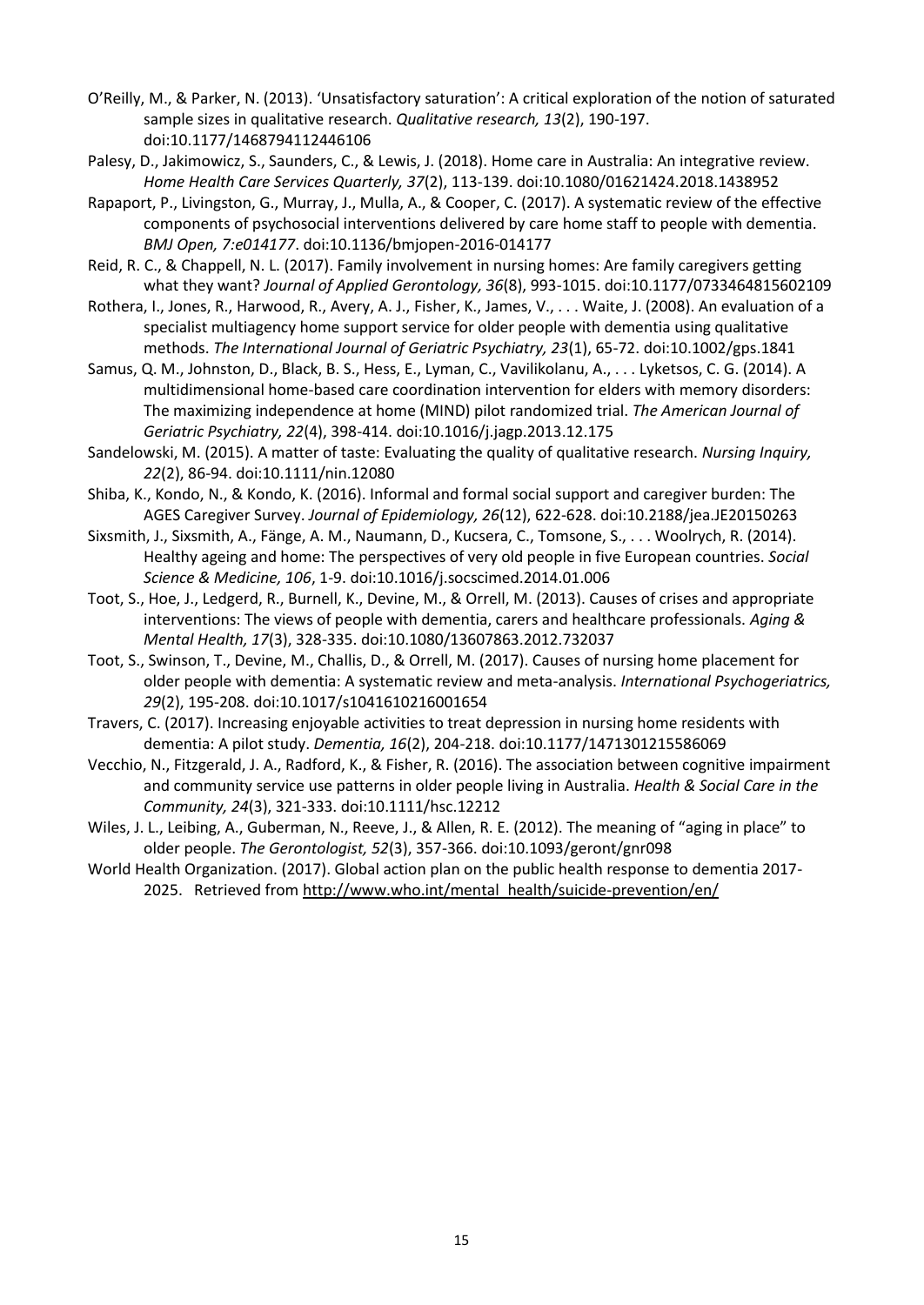Table 1: Sample of interview questions and prompts

| Can you tell me about your experience of receiving formal/paid home care?  |
|----------------------------------------------------------------------------|
| Type and frequency of support                                              |
| Alignment with current needs                                               |
| Can you tell me what you like/do not like about the home care you receive? |
| Type and frequency                                                         |
| Level of interaction/engagement with home care worker                      |
| Appropriateness to current needs                                           |
| Can you tell me about the role the home care worker plays in your life?    |
| Compared to family member                                                  |
| Working as a team                                                          |
| Communication and engagement                                               |
| Feeling when the home care worker leaves after a shift                     |
| How much do you think the home care worker understand about dementia?      |
| Impact on the individual and family                                        |
| Types and/or stages of dementia                                            |
| Ways to provide appropriate support to a person with dementia              |
| What do you think should be included in the PITCH training program?        |
| Dementia knowledge                                                         |
| Practical strategies for providing care                                    |
| Attitude and communication                                                 |